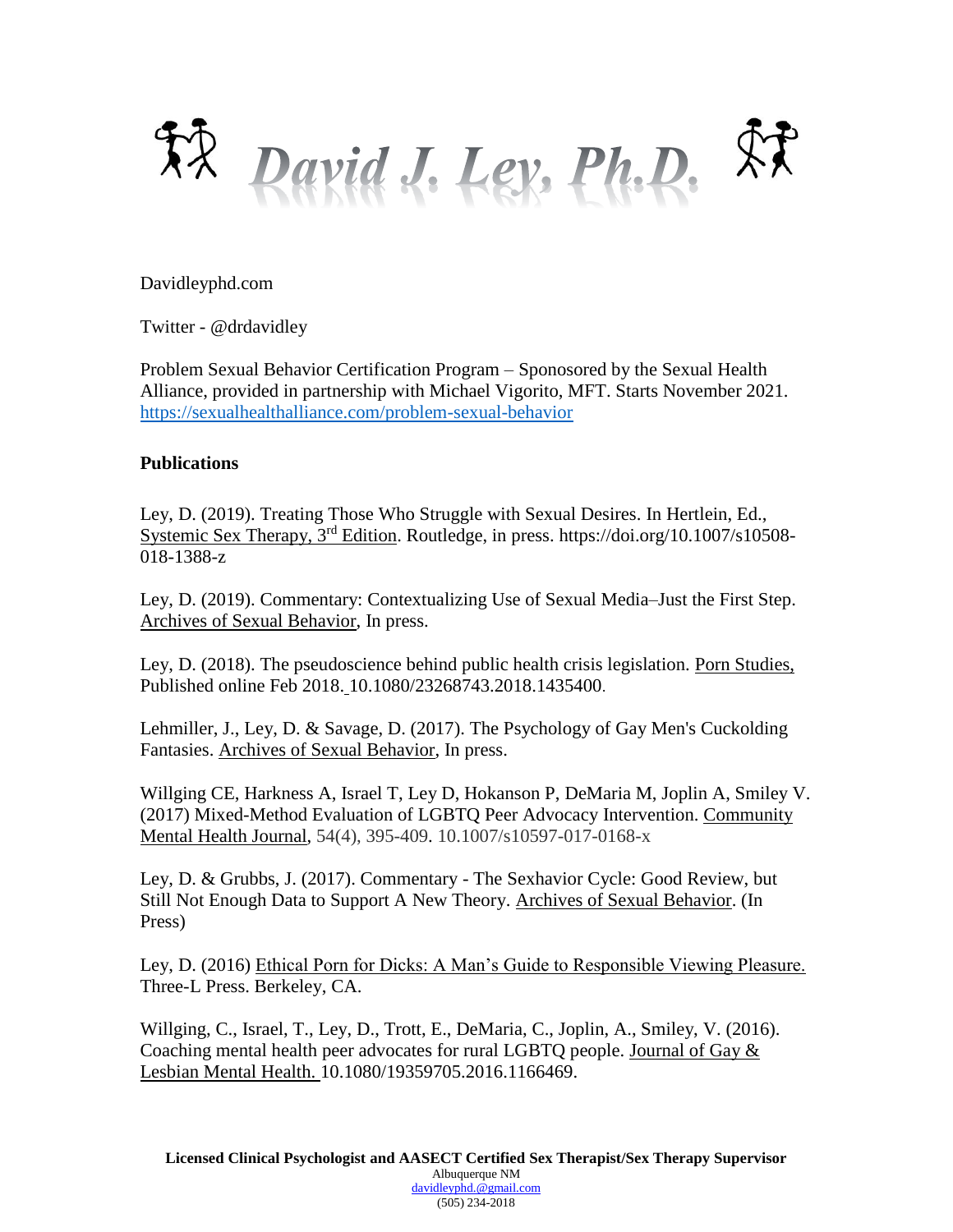Ley, D. (2016. "The Use of "Sex Addiction" in U. S. Legal Proceedings." In Very Different Voices: Perspectives and Case Studies in Treating Sexual Aggression. David Prescott & Robin Wilson, Ed. NEARI Press. Holyoke, MA.

Israel, T., Willging, C., & Ley, D. (2016). Development and Evaluation of Training for Rural LGBTQ Mental Health Peer Advocates. Journal of Rural Mental Health. In press.

Ley, D. (2016). "Sex Addiction: An Iatrogenic and Moral Concept." In, The International Handbook of Sexual Addiction, Thaddeus Birchard and Joanna Benfield, Eds. Routledge International. In press.

Ley, D., Brovko, J., Reid, R. (2015) Forensic applications of "sex addiction" in US legal proceedings. *Current Sexual Health Reports.* DOI: 10.1007/s11930-015-0049-7

Greenfield, B., Owens, M., Ley, D. (2014) Opioid Use in Albuquerque, New Mexico: A Needs Assessment of Recent Changes and Treatment Availability. Addiction Science & Clinical Practice.2014, 9:10 DOI: 10.1186/1940-0640-9-10

Israel, T., Willging, C. E., & Ley, D. J. (2014, August). Development and Evaluation of Training for LGBTQ Mental Health Peer Advocates. Poster accepted for presentation at the American Psychological Association Annual Convention, Washington, DC.

Ley, David, Prause, Nicole, Finn, Peter. (2014) The Emperor Has No Clothes: A Review of the "Pornography Addiction" Model, *Current Sexual Health Reports.* DOI 10.1007/s11930-014-0016-8.

Semansky, R., Willging, C., Ley, D., Rylko-Bauer, B. (2012) Lost in the Rush to National Reform: Recommendations to Improve Impact on Behavioral Health Providers in Rural Areas. Journal of Health Care for the Poor and Underserved 23 (2012): 842–856.

Ley, David J. (2012) The Myth of Sex Addiction. Rowman & Littlefield. Lanham, MD.

Ley, David J. (2009) Insatiable Wives: Women who stray and the men who love them. Rowman & Littlefield. Lanham, MD.

## **Selected Media Presentations**

**2009-Present "Women Who Stray Blog."** Psychology Today. Over 14 million readers. https://www.psychologytoday.com/us/blog/women-who-stray

**2019, The Daily Show with Trevor Noah.** Why is the Alt-Right So Angry? [https://www.cc.com/video/bgws7v/the-daily-show-with-trevor-noah-why-is-the-alt-right](https://www.cc.com/video/bgws7v/the-daily-show-with-trevor-noah-why-is-the-alt-right-so-angry)[so-angry](https://www.cc.com/video/bgws7v/the-daily-show-with-trevor-noah-why-is-the-alt-right-so-angry)

**2019, The Shake-Up.** Documentary film. Ben Altenberg, Director.